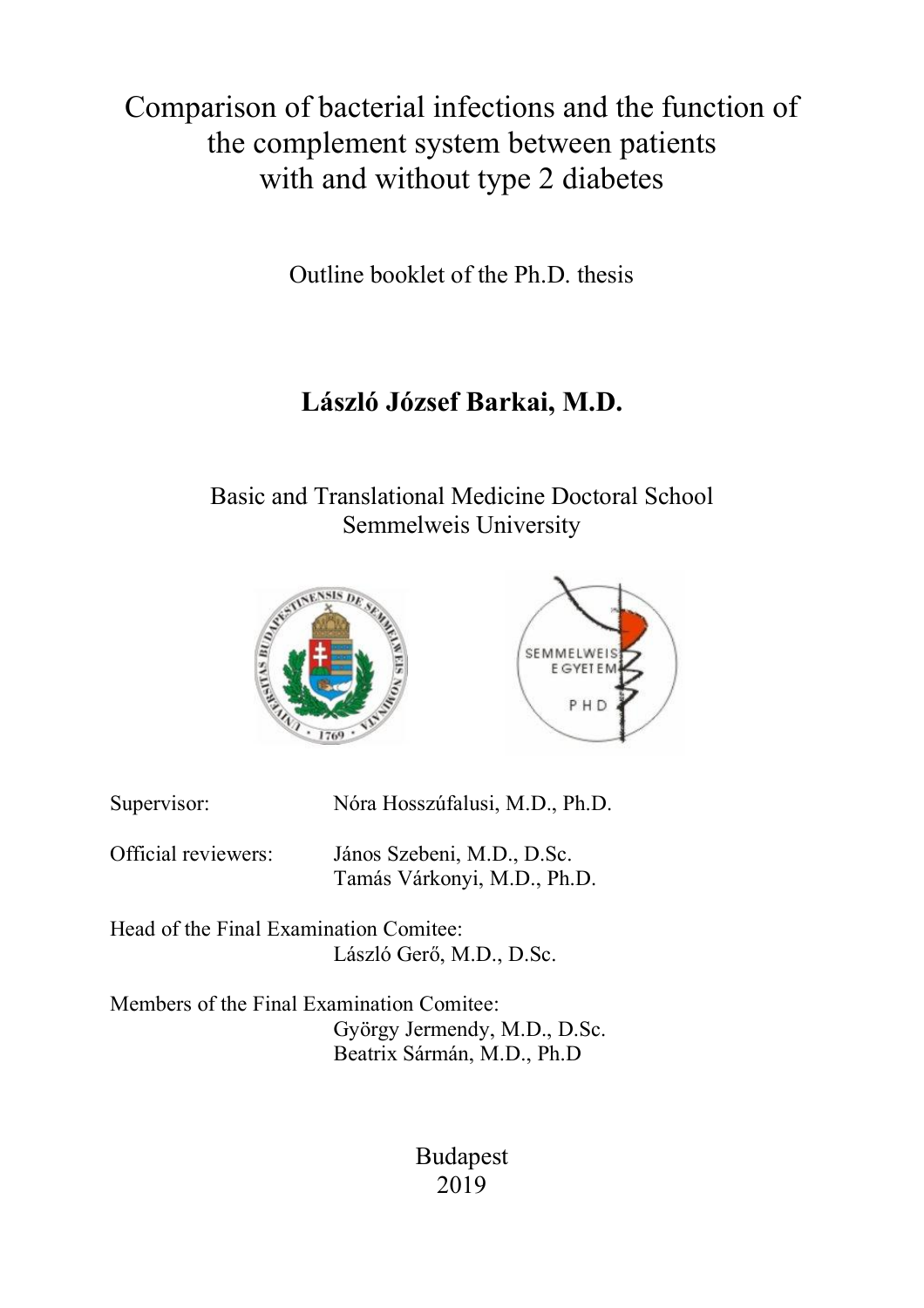## **1. Introduction**

# **1.1. Diabetes mellitus and infections**

Diabetes mellitus is one of the leading factors of morbidity and mortality. The estimated prevalence is 9.5% in the Hungarian population between the age 20-79; the majority of them can be classified into the type 2 diabetic group. 6% of the hospital treatment in relation with infections, and 12% of the mortality of these cases are attributed to diabetes, according to certain estimations. The outcome of the epidemiological studies in relation to this topic are not always coherent, despite its prominent importance almost no Hungarian data are available.

# *Infection frequency in diabetes mellitus*

A relation between tuberculosis prevalence and diabetes was found about 1000 years ago. A strong relation of diabetes with malignant otitis externa, emphysematous pyelonephritis, emphysematous cholecystitis, *Klebsiella pneumoniae* bacterial liver abscess, and melioidosis are known. These diseases, though nowadays are rare, can be observed mostly in patients with diabetes. In the meantime, it is not these types but the infections of the general population that mostly occur in diabetes.

A Canadian study, processing data of 500.000 patients of diabetics and non-diabetics each, found higher relative risks for respiratory (RR: 1.18), urinary (RR: 1.39), and skin and soft tissue (RR: 1.81) infections in a one-year observation period in patients with diabetes compared to non-diabetics. Converging data from Australia, the USA, and Canada showed more frequent hospitalisation of diabetics due to infection in comparison with non-diabetics. The background of the poorer infection risk of patients with diabetes is not well-known enough. Some have doubts regarding this issue emphasising the increased medical attention or the higher rates of recurrent infections among patients with diabetes, which could distort our picture of infection rates.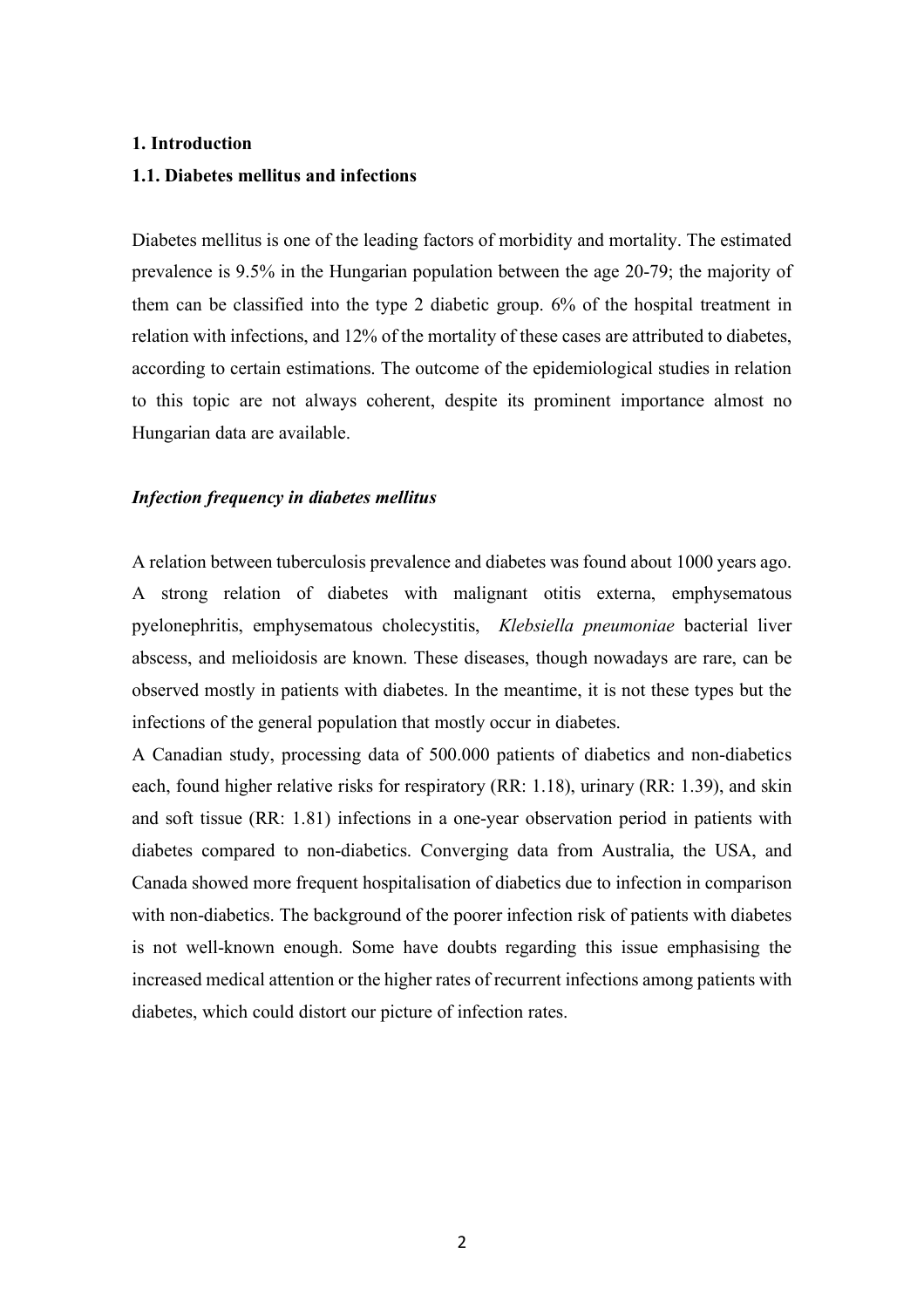# *Infection mortality in diabetes mellitus*

Though it is accepted that diabetes could worsen the infection prognosis, the literature on this subject is incomplete, sometimes controversial. Several studies found positive relation between diabetes and infection-related mortality, or length of hospitalisation. Hence, some consider infection as a complication of diabetes. Studies not finding any difference regarding mortality between patients with or without diabetes are also known, moreover other papers reported its opposite: better survival among diabetics having sepsis. Heterogeneity of the criteria of patient inclusion, the types and design of the tests (retrospective or prospective), the numbers and ages of the individuals involved, the severity of disease, the therapeutic protocols varying from country to country (antibiotic and diabetes treatment), and the statistical analyses are suspected to be in the background of the incoherent data.

## **1.2. Impaired protection against infections in diabetes mellitus**

How diabetes could affect infection prevalence and mortality is still a subject of research. Some consider diabetes as an independent risk factor for infectious mortality. Others highlight diabetes complications, glycation, or hyperglycaemia itself. Elevated blood sugar levels were also linked to worse mortality rates of non-diabetics hospitalised due to bacterial infections. This highlights the importance of hyperglycaemia in patients with diabetes as well. On the other hand, the Fremantle Diabetes Study has not found unequivocal association between the higher infection risk of patients with diabetes and their HbA<sub>1c-S.</sub>

#### *Different pathogen spectrum in diabetes mellitus*

Numerous data display different pathogen spectrum, and presence of more aggressive agents among diabetic patients having infections. In urinary tract infections, *Klebsiella*, *Aerococcus*, group B *Streptococcus*, *Proteus* and *Enterococcus* strains occur at a higher relative rate in patients with diabetes compared to non-diabetics. *E. coli* can bind stronger to urethral epithelial cells due to glycation. Some papers report elevated antibiotic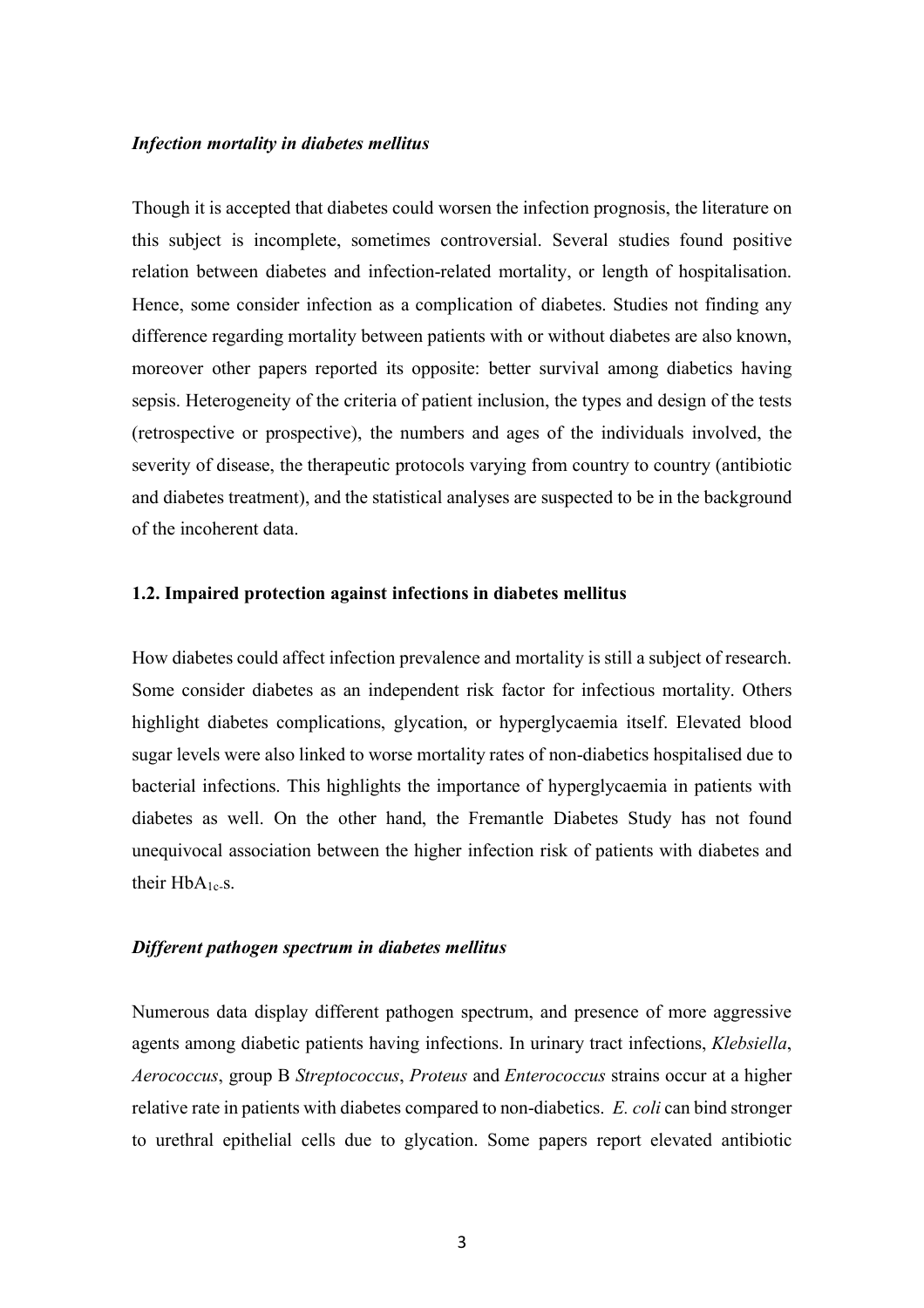(ofloxacine and cefixime) resistance independent of the type of bacteria, and asymptomatic bacteriuria is more widespread. Regarding respiratory tract infections, *Pneumococcus* was shown to cause bacteraemia more frequently, moreover certain pathogens rather rare in non-diabetics may also be in the background (eg. *Streptococcus agalactiae*). Considering skin and soft tissue infections, diabetic foot has now become an independent clinical entity. Usually they can be described as polymicrobial infections, and beside the most common Gram positive aerobic pathogens Gram negatives, and anaerobics could also occur in large numbers. MRSA and other multiresistant strains have to be considered as well.

## *The altered immune response in diabetes mellitus*

"Barrier" protection mechanisms (intact skin and mucous membranes), cellular and humoral immunity, cytokine and chemokine production, and reactive oxygen species play a role in the protection against pathogen agents of the human body. In diabetes, all these levels of the immunity were shown to have some degree of dysfunction. Higher expression of integrin and endothelial adhesion molecules by neutrophil granulocytes are known to play a role in the enhanced adhesion (glucose on its own is able to stimulate ICAM-1 expression of endothelial cells). Chemotaxis related results are somewhat divided, but it seems it might also be inhibited due to diabetes. Phagocytosis of neutrophils is hampered as a result of the diminished opsonisation. The destruction of the ingested bacteria ("intracellular killing") normally happens with superoxide anions and other free radicals. Defects of this process for many pathogens (*Staphylococcus aureus*, *Streptococcus pneumoniae*, *Candida albicans*) were reported in diabetes, which could parallelly improve with the glycaemic control. Some data showed inhibited degranulation, and lower expression of cytokine and chemokine genes. Regarding the monocytes hampered chemotaxis, phagocytosis, and increased adhesion was described, and their more aggressive intracellular killing mechanisms via the toxic free radicals could lead to cell damage. Decreased lymphocyte transformation response was mostly found in type 1 diabetics. Furthermore, inhibited T-cell proliferation to antigens is also known in patients with diabetes. The hampered phagocytosis secondary to the decreased opsonisation of the neutrophils belongs to the altered humoral immunity as well, but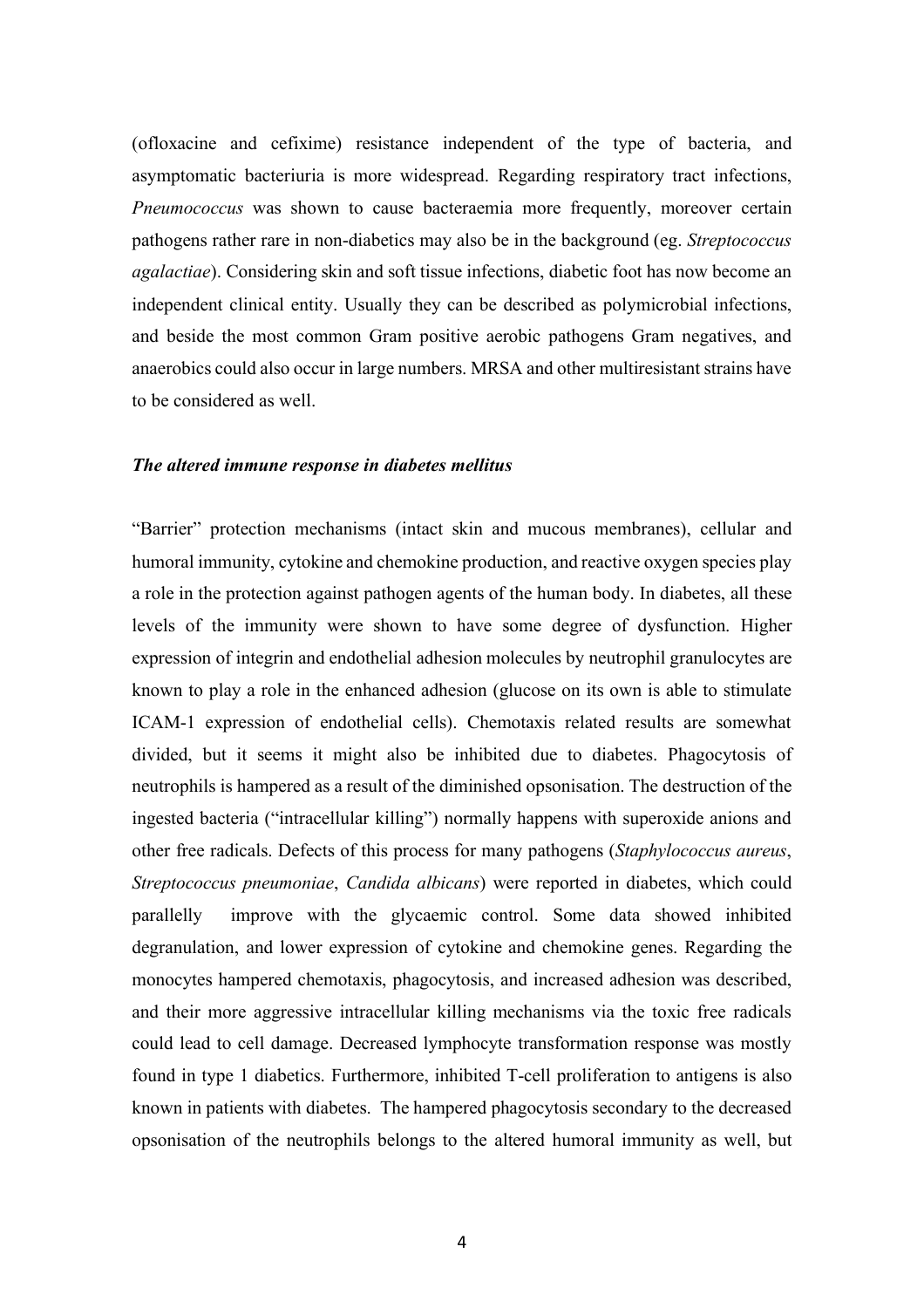immunoglobulin (IgG) levels were shown to be lower, and non-enzymatically glycated (which could inhibit the antigen-antibody linkage) in type 1 diabetic patients with poor HbA1c. Decreased agglutinin response to typhoid vaccine, and lower antibody response after vaccination of hepatitis A, diphtheria, hepatitis B, and flu were found when compared to patients without diabetes.

So far the complement system came to the forefront mostly in the context of diabetic complications, its possible role in diabetic patients having infections is less known. One of its key elements, the C3, was shown to reach higher concentrations in obesity related hyperinsulinemia (which is present in type 2 diabetes). Moreover, the glycation of C3 is assumed to be linked to the worse opsonisation ability of patients with diabetes, as C3 thus cannot bind to the bacterial surface. Higher levels of C5 and C8 complements were detected in MODY type diabetes. A possible explanation of all these results is the activating effect of the glycated immunoglobulins on the complement system. Based on *in vitro* results, elevated glucose concentration seem to have no implement on the classical and the alternative complement activation pathways, but a diminished activation was computed regarding the mannose-binding lectin- (MBL) related pathway.

# **1.3. The complement system and its function**

The complement system being part of the humoral innate immunity is a cascade system of mostly inactive glycoproteins in the blood and other body fluids. Physiologically it is activated by an appropriate stimulus via regulated proteolysis to explicate its effect. Being part of the innate immunity it can be activated aspecifically, without the presence of T cells or antibodies. According to recent date it plays an important role in the communication with the adaptive immunity, the elimination of pathogens by T and B cells, and the development of the immunological memory.

Its most important functions are lysis (viruses, bacteria, fungus, protozoons, certain cells), opsonisation (marking dangerous antigens by complement proteins, thus phagocytosis is enhanced), developing the inflammatory reaction (recruiting the inflammatory cells, serving their migration and activation), elimination of immune complexes and cell debris,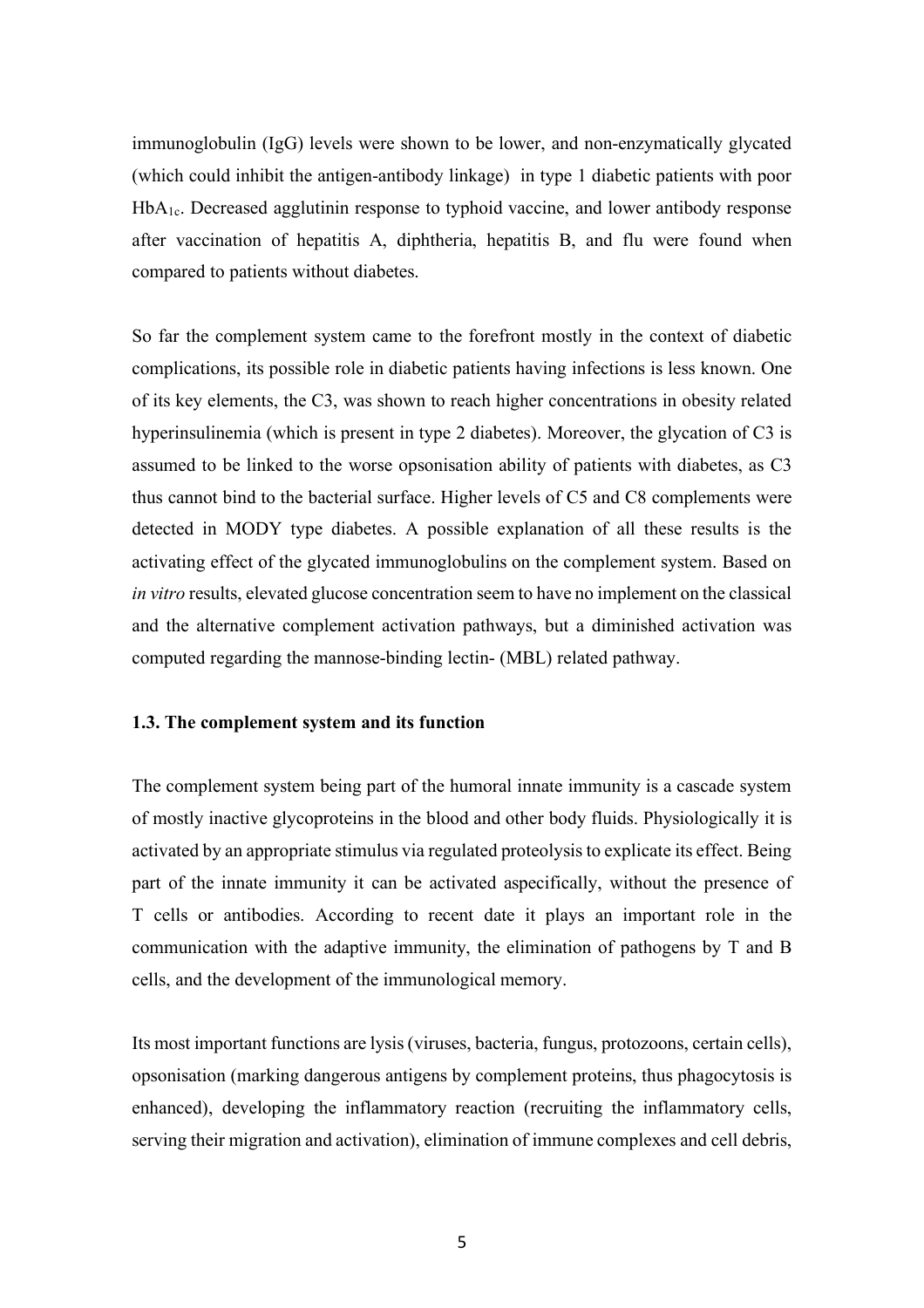and linkage to and regulation of the coagulation, the fibrinolytic, and the kinin/kallikrein systems.

# *The complement system and its activation pathways*

The complement system's effective function is important in eliminating dangerous agents, however this process could harm its own organisation as well. Thus, dividing self from non-self has key importance, and PAMPs (Pathogen-Associated Molecular Pattern) and DAMPs (Damage/Danger-Associated Molecular Pattern) play an important role in it. PAMPs are general patterns specific for the microbes (eg. carbohydrate structures on the surface of bacteria, LPS), and DAMPs appear upon stress (eg. DNA released upon necrosis or damage of cells, intracellular proteins). These molecular patterns are recognised by PRMs (Pattern Recognition Molecule) and PRRs (Pattern Recognition Receptor) present on several immune cells and macromolecules, thus initiating the immune response.

The complement system can essentially be activated via three pathways: 1.) Classical path, 2.) Lectin path, and the 3.) Alternative path. Enzymatic cleavage of the C3 complement and thus its activation has key importance, which is triggered by C3-convertases with the same function but different structures, as they are formed in different ways in each complement pathway. From this point the three reaction pathways converge into a fourth, common final (terminal or lytic) pathway, the end of which the TCC (terminal complement complex) is formed. TCC is responsible for the lysis of pathogens.

**The classical pathway** can be activated by antigen-antibody complexes, CRP, coagulation factor XII, viruses, mycoplasmas, and intracellular components. After the C1 complex binds to antigens, cleavage of C4 then C2 occurs creating the C4b2a, which is the C3-convertase of the classical pathway. Cleavage of the C3 results in the classical pathway's C5-convertase production, which is important in forming the TCC. Molecules formed as "by-products" may behave as anaphylatoxins, and could play a part in the opsonisation. As a by-product of the C4 activation (part of the classical and the lectin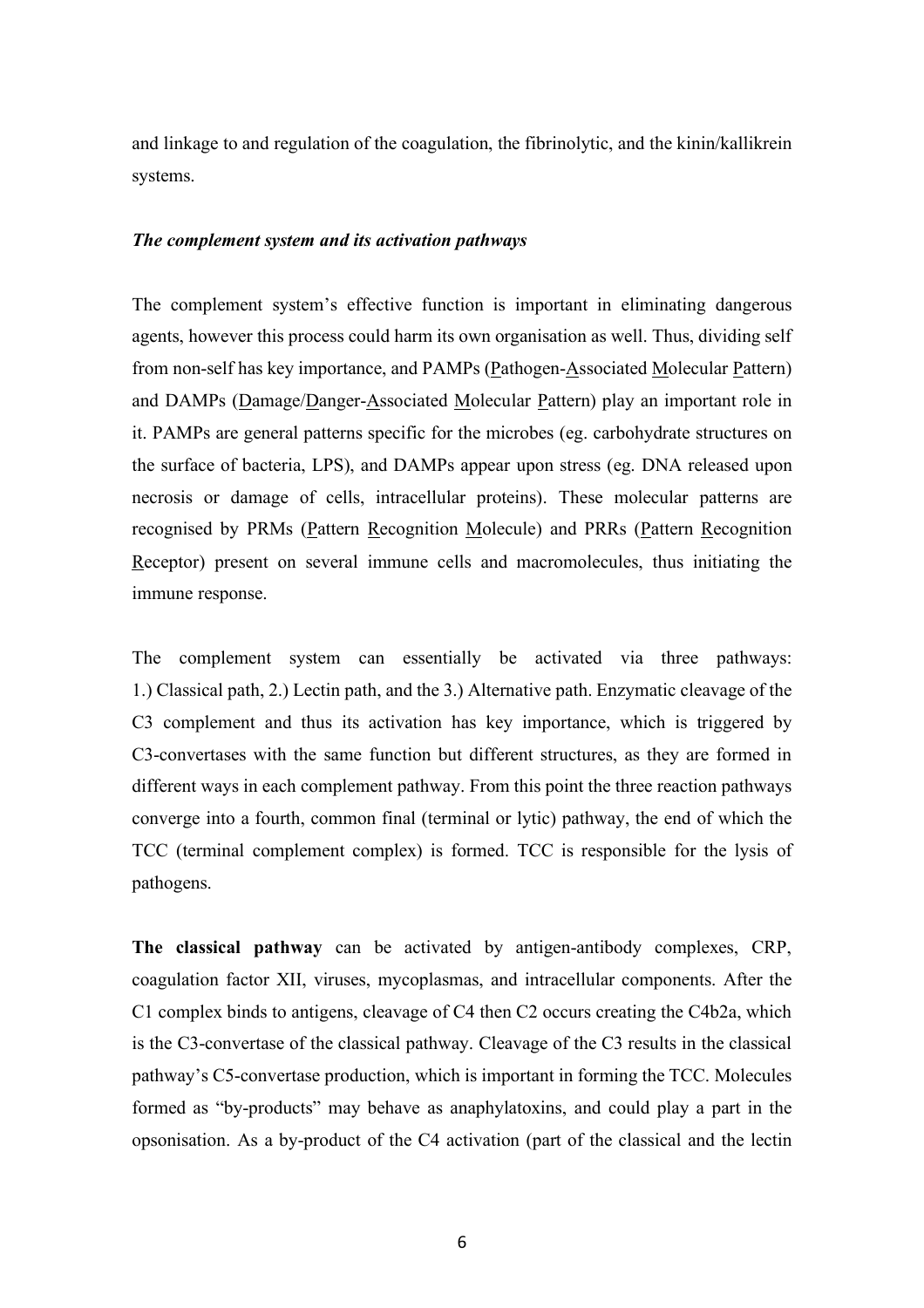pathways) C4d complement is generated, of which the biological function is unknown, however due to its stability, it gives a possibility to characterise the C4 activation. Hence, C4d has an important role in complement diagnostics.

The C1-esterase inhibitor (C1-inhibitor) is a protein with serine-protease inhibitory function, which explicates its effect on the activated C1 complex and the lectin pathway. Beside this, it has an essential inhibitory role on the kinin-kallikrein, the coagulation (via the activated factor XII), and the fibrinolytic systems.

**The lectin pathway** is named after the initiators of the process, the lectins: mannosebinding lectin (MBL), ficolin-1, ficolin-2, ficolin-3, collectin-10, and collectin-11. These PRMs are capable of binding the oligosaccharide chains on the surface of the microbes, thus activating the lectin pathway. Lectins are effectors with serine-protease activity, and can activate the MASPs (MBL-Associated Serine Protease). MASPs were name after their capability of associating with MBL, however since then, other lectins were discovered to be able to form complexes with MASPs. Some studies consider the ficolin-3 to be the most potent activator of the lectin pathway. MASP-1 and MASP-2 are activators of the lectin path, and are important in cleaving C4 and C2, thus forming the C3-convertase. The process from this point is similar to the classical pathway. MASP-3 has a regulatory/inactivator role on the lectin path, moreover recently its activator nature on the alternative pathway was discovered. The C1-inhibitor explicates its lectin pathway regulator function via the MASP-2, as previously described.

**The alternative pathway**'s low degree activation normally occurs via the spontaneous hydrolysis of the C3 complement, resulting in formation of the C3b. LPS, "non-self" surfaces (deprived of sialic acid) can intensify this process. Interaction of the C3b with B and D forms the C3-convertase of the alternative pathway. The C3-convertase is able to hydrolyse further C3 molecules generating a self-reinforcing process, which is called amplification. As a result the C5-convertase of the alternative path (C3bBbC3b) is assembled.

C5-convertase enzymes produced via the different pathways fragment C5 into C5a and C5b. C5a is a potent anaphylatoxin. C5b binds C6, C7, C8, and C9, thus forming the TCC. TCC can be generated on the surface of the agent to be lysed: MAC (Membrane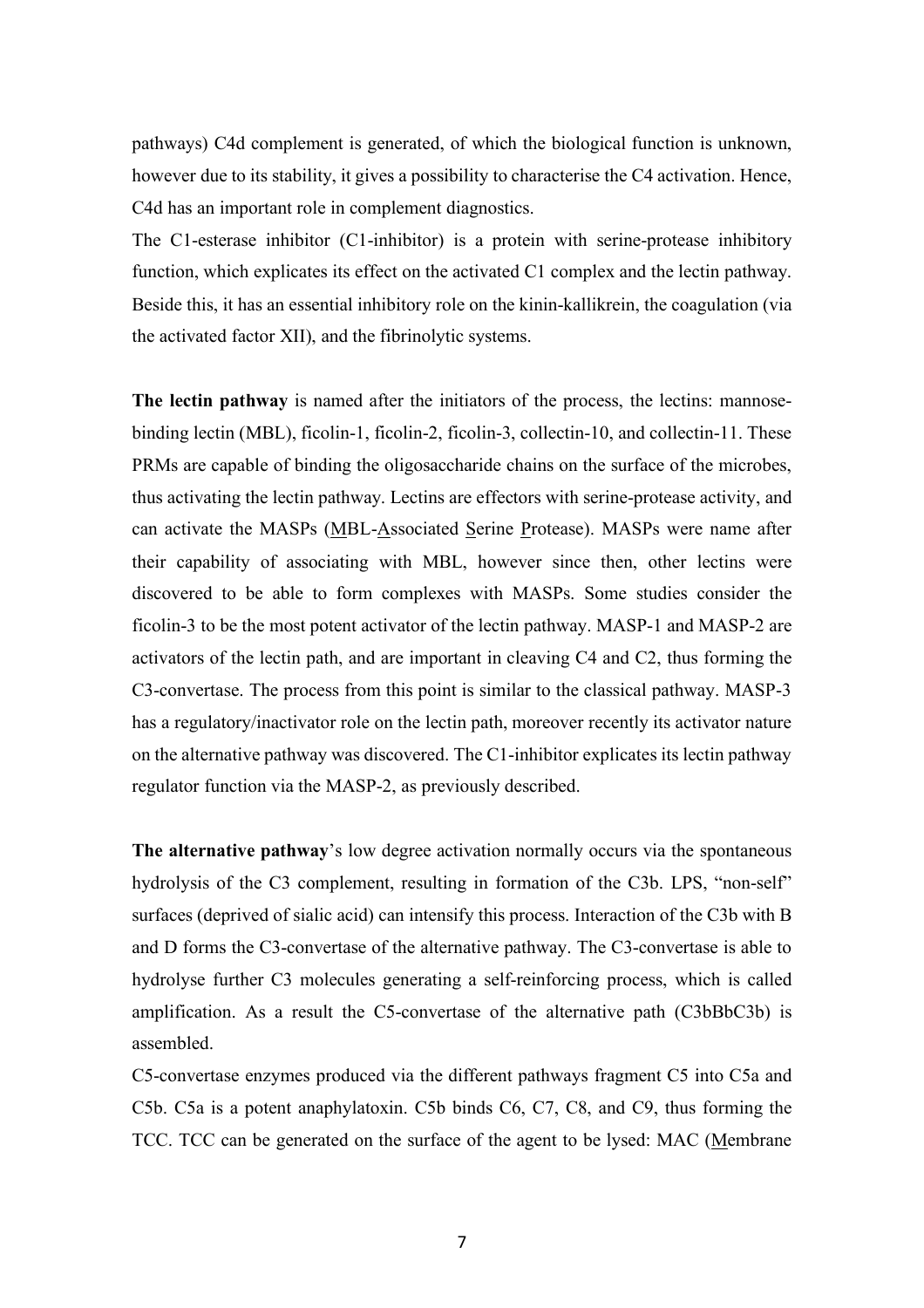Attack Complex), or it can get isolated from it, thus being able to be detected from the circulation in a soluble form (sC5b-9).

# **2. Aims**

# **Questions to be answered:**

- **1.** Is there a difference between patients with and without type 2 diabetes hospitalised on a general medicine ward due to community-acquired bacterial infections, regarding the following aspects:
	- a. The infection localisation,
	- b. The pathogen spectrum,
	- c. In-hospital and three-months post admission mortalities?
- **2.** Is there a difference in the function of the complement system during the infection between patients with and without type 2 diabetes hospitalised on a general medicine ward due to community-acquired bacterial infections:
	- a. Do concentrations of members of the complement pathways, or functional activities of the pathways differ between the two groups?
	- b. Is there any relation of the complement system's function with certain clinical parameters or mortality?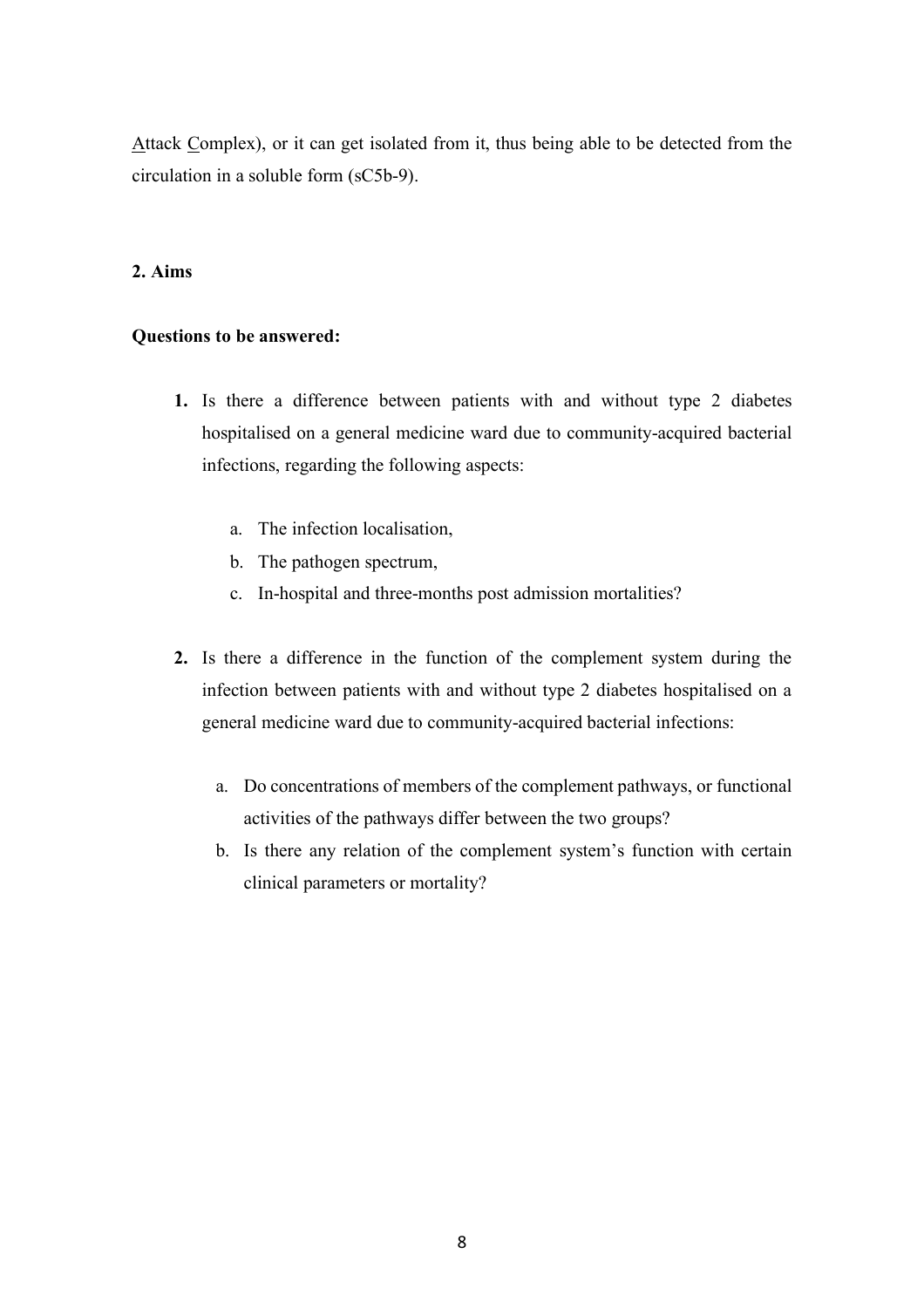# **3. Methods**

# **3.1. The design of the study**

We consecutively involved at least 18-year-old patients hospitalised with clinical diagnosis of community-acquired bacterial infections into our prospective, observational study. Subjects were divided into two groups depending on the presence (T2DM) or absence (ND) of type 2 diabetes mellitus, according to WHO criteria. Based on the statistical power-analysis our aim was to involve 200 patients into each group. Haematological, oncological, and immunological diseases were excluded. Upon patient follow-up we assessed the three-months mortality after the admission. The study protocol was approved by the Scientific and Researchethical Committee (Tudományos és Kutatásetikai Bizottság: TUKEB 396/2013-31584/2013/EKU).

Patient notes and medical documentations were recorded. Basic clinical, infectionrelated, and hospitalisation-related features were marked of all subjects involved in the study. We assessed the general, the blood sugar- and the glycation-related laboratory results, and the complement parameters.

# **3.2. Determining the complement and the routine clinical laboratory parameters**

Blood sera, EDTA-anticoagulated, and sodium citrate-anticoagulated plasma samples within the first 3 days of hospitalisation were collected from both groups. The blood samples planned to be used to determine the complement parameters were centrifugated (2000x g) in order to divide the cells from the supernatants. Evenly participated sera and plasma samples were then stored until use at -70◦C.

Functional determination of the *in vitro* activation potential of the ficolin-3-mediated lectin (F3-LP), the MBL-mediated lectin (MBL-LP), and the alternative (AP) complement pathways were assessed from the blood sera. We selectively activated each pathway, and measured the generated terminal complement complex concentrations. We used commercial ELISA kits according to the manufacturer's instructions (Wieslab, Eurodiagnostica, Malmö, Sweden). Reference ranges based on results of healthy donors: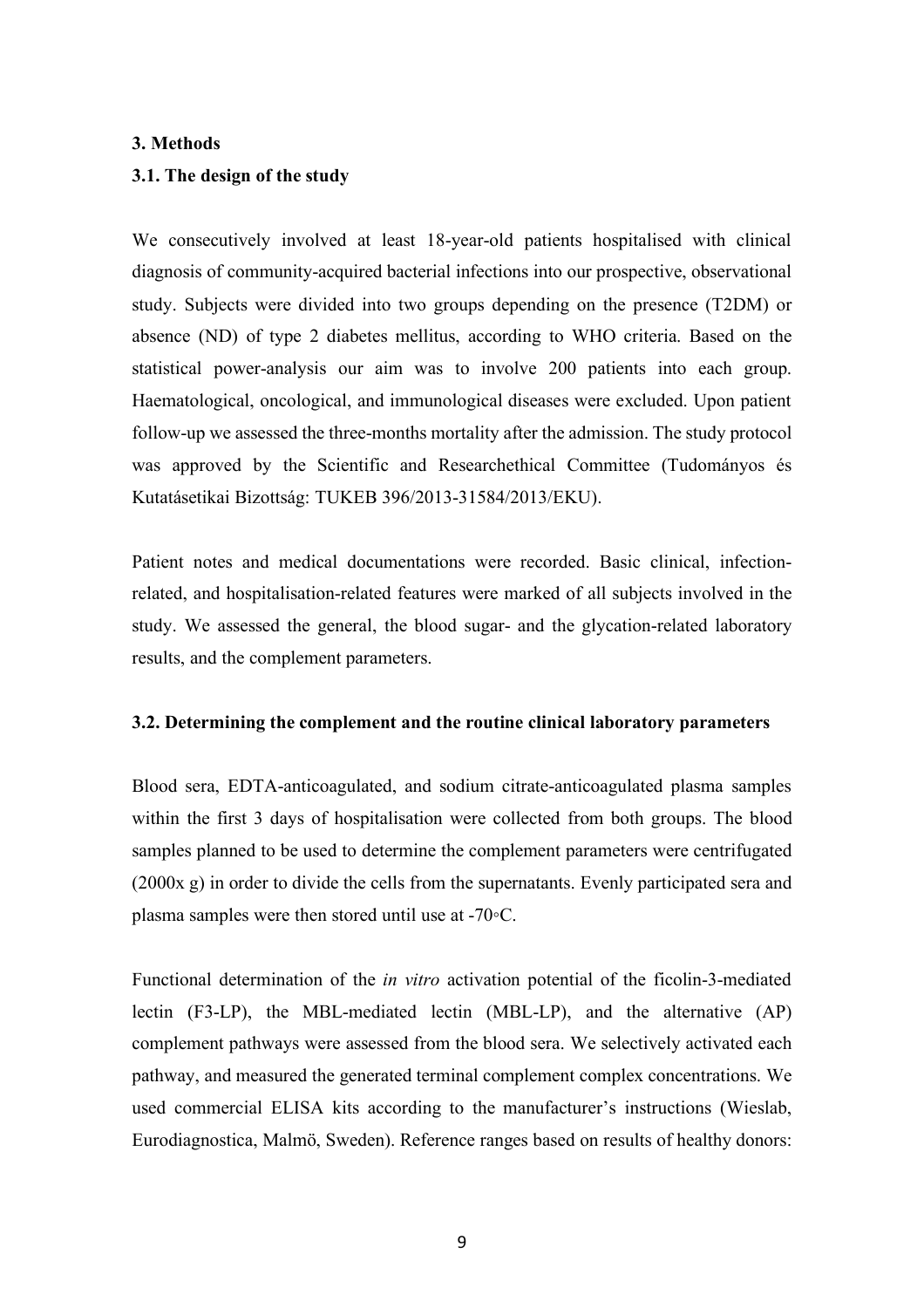F3-LP: 25-130%, MBL-LP: 30-130%, AP: 70-125%. The classical pathway activation potential (CP) was determined from blood sera (reference range: CH50 48-103 U/ml) by our laboratory's standardised sheep-erythrocyte haemolytic titration test. It has to be highlighted that these tests assess the blood samples' residual complement activation potential, hence the lower *in vitro* values mean higher *in vivo* activation/consumption.

The ficolin-1 (F1), the ficolin-2 (F2), the ficolin-3 (F3), and the MBL concentrations were measured from blood sera with standardised ELISA technique based on the sandwichmethod. ELISA plates were coated with monoclonal antibodies specific for each protein, after incubation of the samples we used biotinylated antibodies. Finally, we applied streptavidin/HRP complexes for detection. Reference ranges: F1: 10–1890 ng/mL, F2: 1.00–12.20 µg/mL, F3: 3–54 µg/mL, MBL: 0–5000 ng/mL.

Complement C3 (reference range: 0.90–1.80 g/L) and C4 (reference range: 0.15–0.55 g/L) levels were measured in serum by turbidimetry (Beckman Coulter, Brea, CA), whereas, radial immunodiffusion was performed to measure the antigenic concentration of C1-inhibitor (reference range: 0.15–0.30 g/L) using polyclonal goat anti-human C1 inhibitor (Quidel, San Diego, CA, USA). Commercial ELISA kits were used to quantify the levels of C4d (reference range: 0.70–6.30 µg/mL) and sC5b- 9, the soluble form of the terminal complement complex (reference range: 110–252 ng/mL); both of these complement activation products were measured from EDTA-plasma (Quidel, San Diego, CA, USA).

C-reactive protein (hsCRP) levels were ascertained by turbidimetry (Beckman Coulter, Brea, CA), other clinical laboratory parameters were measured with Beckman Coulter (Brea, CA) or the Cell-Dyn 3,500 hematology analyzer. Blood glucose levels were determined using the hexokinase assay. Fructosamine was measured with Roche Fructosamine colorimetric test kit (using nitrotetrazolium blue chloride on a Beckman Analyzer AU680, reference range: 205–280 µmol/L). HbA<sub>1c</sub> concentration was quantified with ion exchange high pressure liquid chromatography (HPLC) method (reference range: 4.0–6.0%). Advanced glycation end product (AGE) levels of both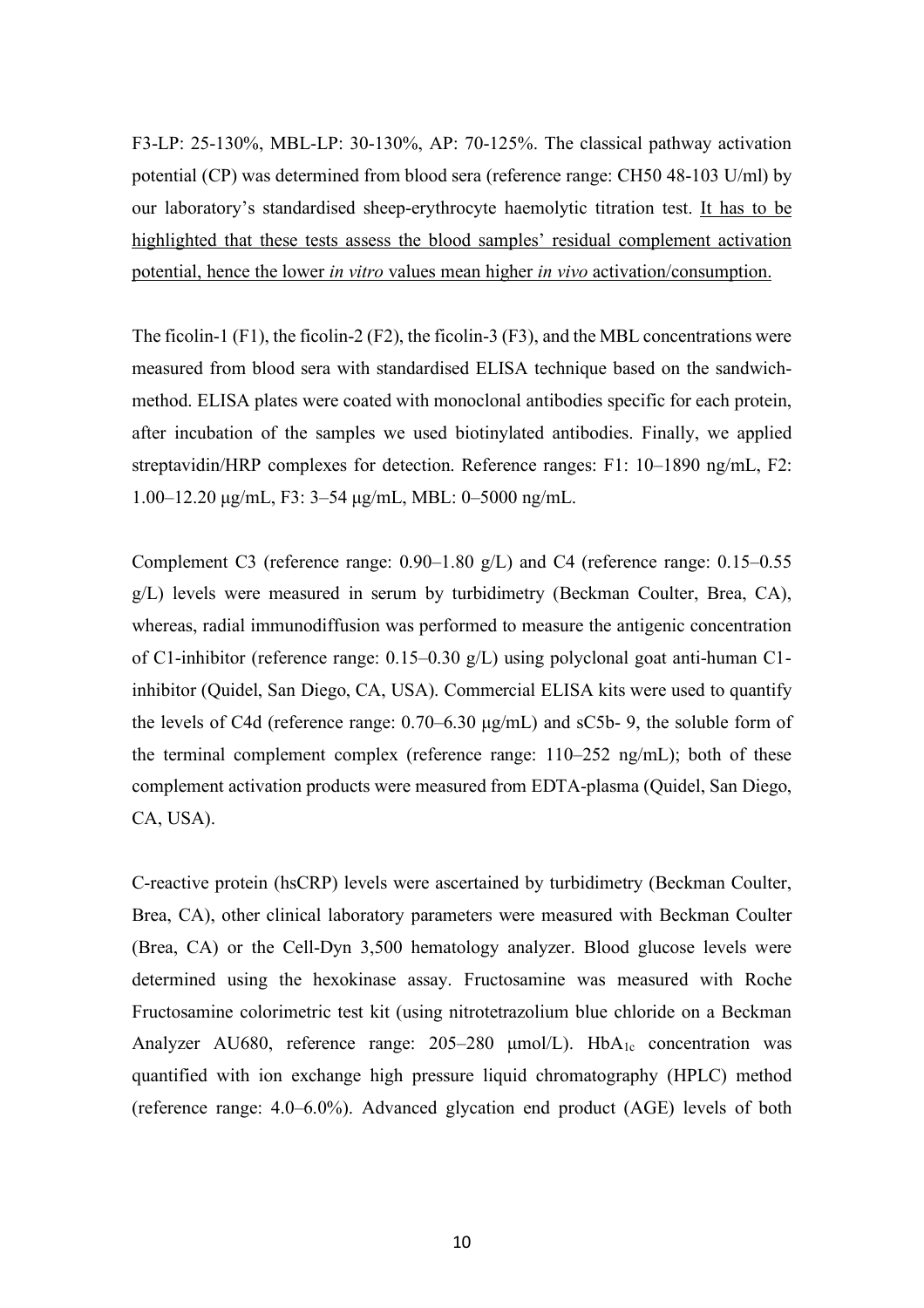groups were assessed from the skin by non-invasive autofluorescence technique (AGE Reader mu, DiagnOptics); according to the manufacturer's instructions.

# **3.3. Definition of sepsis and comorbidities, statistics**

Sepsis was defined using the SIRS (Systemic Inflammatory Response Syndrome) criteria: 1. Body temperature >38°C or <36°C, 2. Heart rate >90/min, 3. Respiratory rate >20/min or arterial PCO<sub>2</sub> <32 Hgmm, 4. White blood cell count >12000/mm<sup>3</sup> or <4000/mm<sup>3</sup>. Comorbidities were computed based on the points system used for the Charlson Comorbidity Index (CCI). CCI can esteem the 10-year survival in %, based on the cumulative points computed by its points system. This is based on comorbidities of the patients. To be able to compare the comorbidities of the two study groups we calculated the mean CCI points taking into account the following factors: myocardial infarction in history, congestive heart failure, peripheral artery disease, stroke/TIA, dementia, COPD, peptic ulcer, liver failure, hemiplegia, renal failure, and AIDS disease. Points for diabetes were not computed into the T2DM group.

Statistical calculations were carried out using GraphPad Prism 5 (Graphpad Software, USA; www.graphpad.com). Results are presented as medians with 25–75% percentile for continuous, or N; % for categorical variables. To compare variables in two independent groups Mann-Whitney, Fisher's exact test or chi-square tests were used. To analyse associations between variables Spearman correlation was used. All statistical analyses were two-tailed, significance threshold was set at  $p=0.05$ .

#### **4. Results**

# **4.1. Clinical results**

No difference regarding general clinical or laboratory parameters, age or gender distribution, or CCI points of the comorbidities were found between the 205 T2DM and 202 ND patients. All clinical laboratory parameters in relation to the infection (CRP, PCT, white blood cell count) were higher than their upper reference ranges. Sepsis prevalence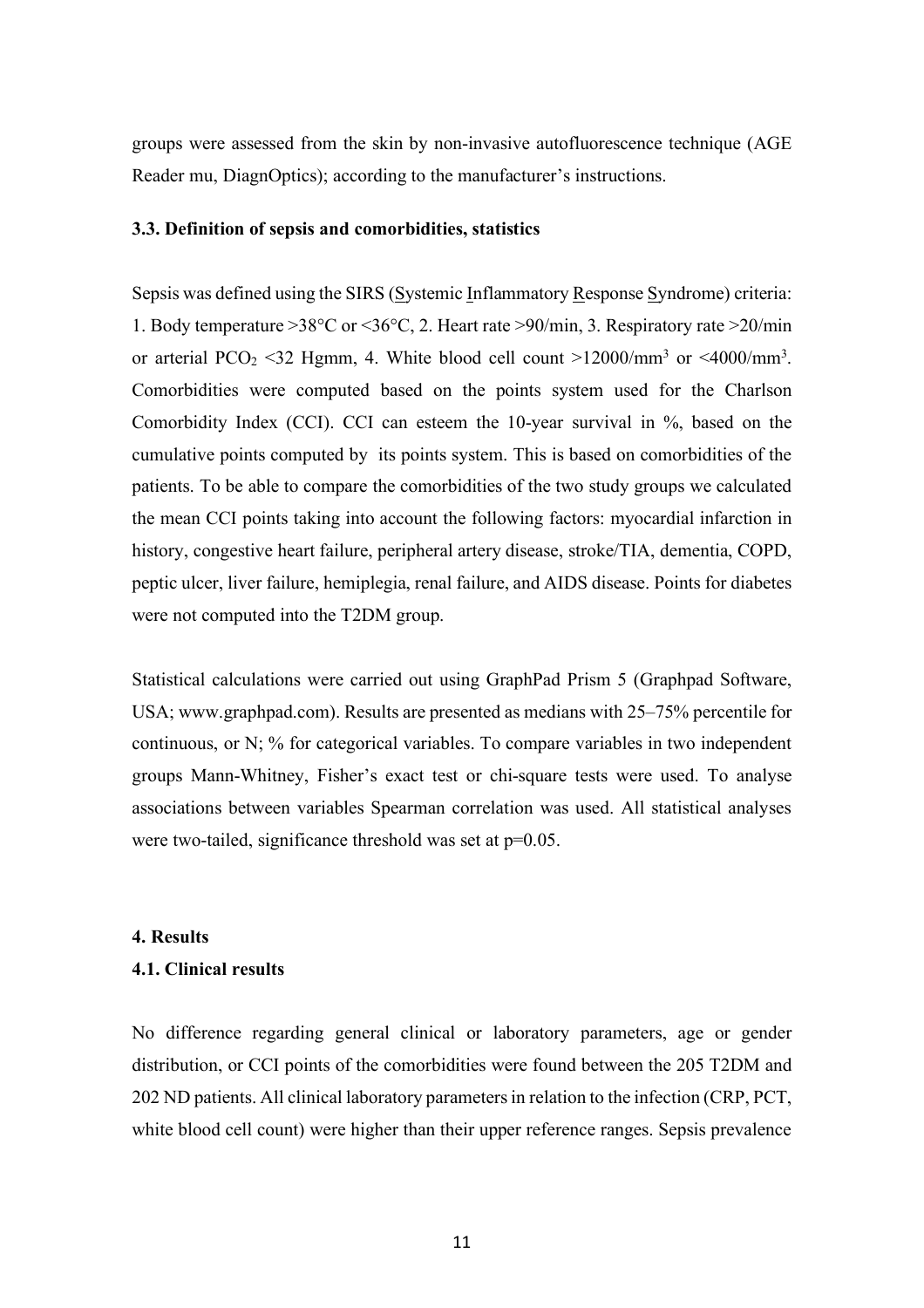was above 56% for the T2DM patients, and 61% for the ND subjects. No difference regarding any of these parameters were seen between the two groups.

# *Characterisation of the infections by anatomical localisations*

Infections were divided into four groups depending on the infection site: respiratory, urinary tract, skin and soft tissue (SSTI), and other infections. The most common type among diabetic patients was the skin and soft tissue infection (37.1%), and in non-diabetics the respiratory infection (37.1%). Urinary infections followed them in both groups (31.2% vs. 31.7%, respectively). Comparing the infection types between the two patient groups we found higher rates of skin and soft tissue-, and lower frequency of respiratory infections among the T2DM group, compared to ND patients (37.1% vs. 22.8%, p=0.0017 for SSTI, 22.4% vs. 37.1%, p=0.0024 for respiratory). No difference was seen regarding urinary and other infections between the two groups.

# *Pathogen spectrum and microbiological results*

Microbiological culture results taken according to the symptoms of the patients (blood culture, urine culture, wound swab culture) were found to be positive in 55.1% of the diabetic and 48.5% of the non-diabetic patients. Pathogens were categorised according to Gram stain: only Gram positive (Gram+), only Gram negative (Gram-), and cultures containing both Gram+ and Gram- pathogens. Cultures containing both Gram+ and Gram- pathogens were more common in the diabetic group than among non-diabetics  $(23.1\%$  vs. 9.2% of the positive cultures,  $p=0.0089$ , respectively). This difference was attributed mostly to the skin and soft tissue infections (23/76 vs. 5/46, p=0.0149, respectively).

To analyse the urinary tract infections, we divided the pathogens of the positive urinary/blood cultures into the following groups: only *Escherichia coli* (*E. coli)*, only *Klebsiella* strains, other monopathogenic, and polymicrobial. The polymicrobial group contained culture results of more than one uropathogens. We did not observe any difference regarding the positive culture frequencies between the T2DM and the ND groups (73.4 vs. 82.8%, NS, respectively). Increased rates of polymicrobial origin was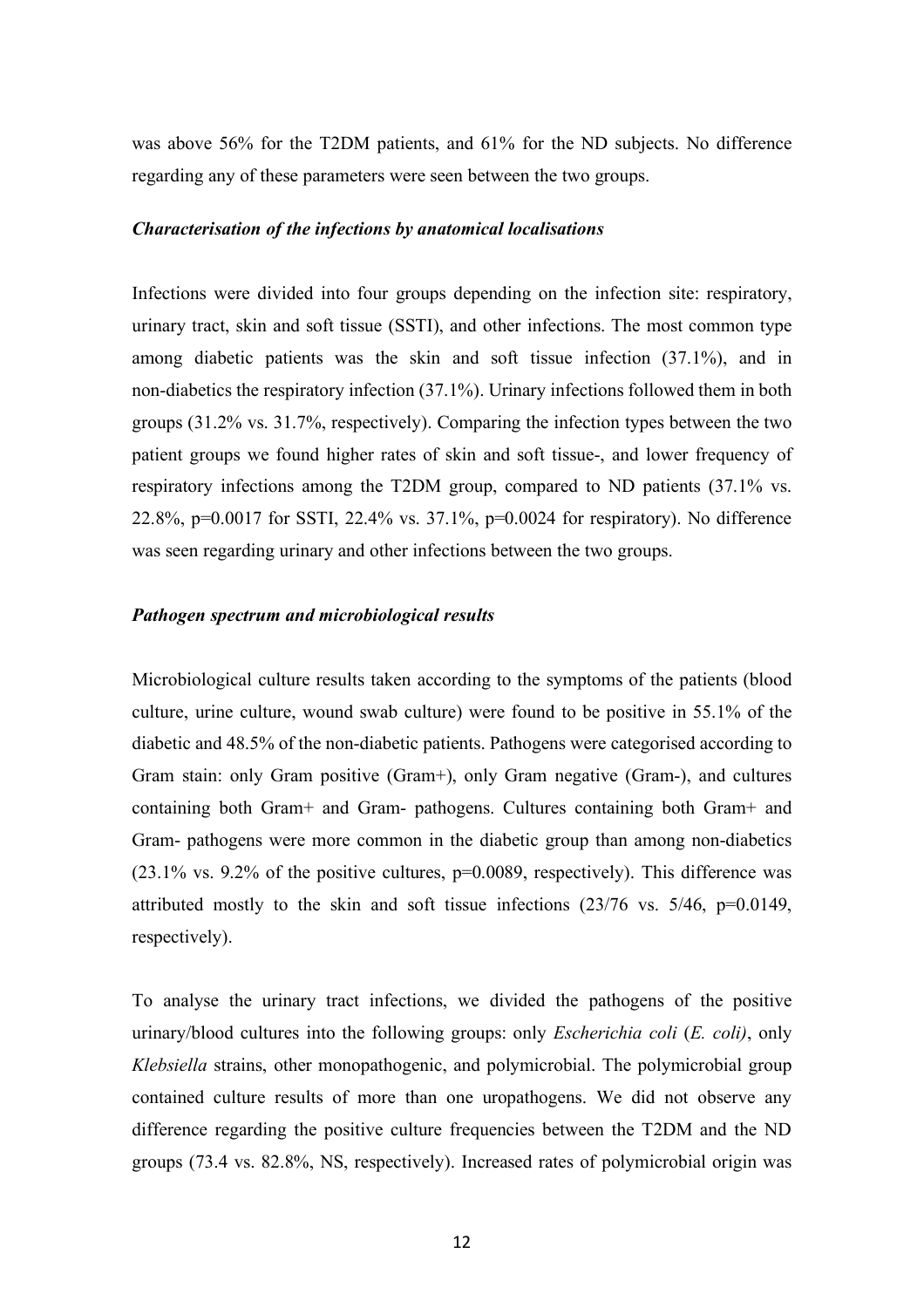observed in the T2DM group when compared to the ND one (34% vs. 15.1%, p=0.0335, respectively).

#### *Mortalities*

Neither in-hospital, nor three-months post admission mortality rates differed between the groups (10.7% and 19.0% for the T2DM vs. 9.9% and 20.8% for the ND patients, respectively). The leading cause of death were the skin and soft tissue in the T2DM (23.7%), and the respiratory infections in the ND patients (17.4%).

#### **4.2. Complement results**

# *Comparison of the complement parameters of the study groups*

In order to get a reasonably detailed profile on the complement system, concentrations of the recognition molecules of the lectin pathway (ficolin- 1,−2,−3, and MBL), the central complements (C3, C4), the activation product of the classical and lectin pathways (C4d) and the sC5b9 – being able to characterise the overall complement activation – were measured. Moreover, functional activation capacities of the ficolin-3-mediated, and the MBL-mediated lectin pathway (referred to as F3-LP, or MBL-LP, respectively), and the classical (CP) and alternative (AP) complement pathways were determined.

High sC5b9 concentrations seen in both groups indicate a strong complement activation during the infection, however the terminal path activation in T2DM was less elevated than in the ND group (457 vs. 516 ng/mL,  $p=0.0022$ ). No difference regarding classical pathway (CP) activation was observed between the study groups. On the other hand, *in vitro* values of the F3-LP and AP activation potentials were higher among diabetic patients than in the control subjects (64 vs.  $45\%$ , p=0.0354 és 75 vs.  $28\%$ , p=0.0013). It is important to be highlighted that these *in vitro* values show the residual complement activation potential, hence they indicate a lower *in vivo* activation/consumption. Weaker *in vivo* F3-LP and AP activation among the diabetics were not present due to the altered concentrations of the recognition molecules or the central complements (F1, F2, F3,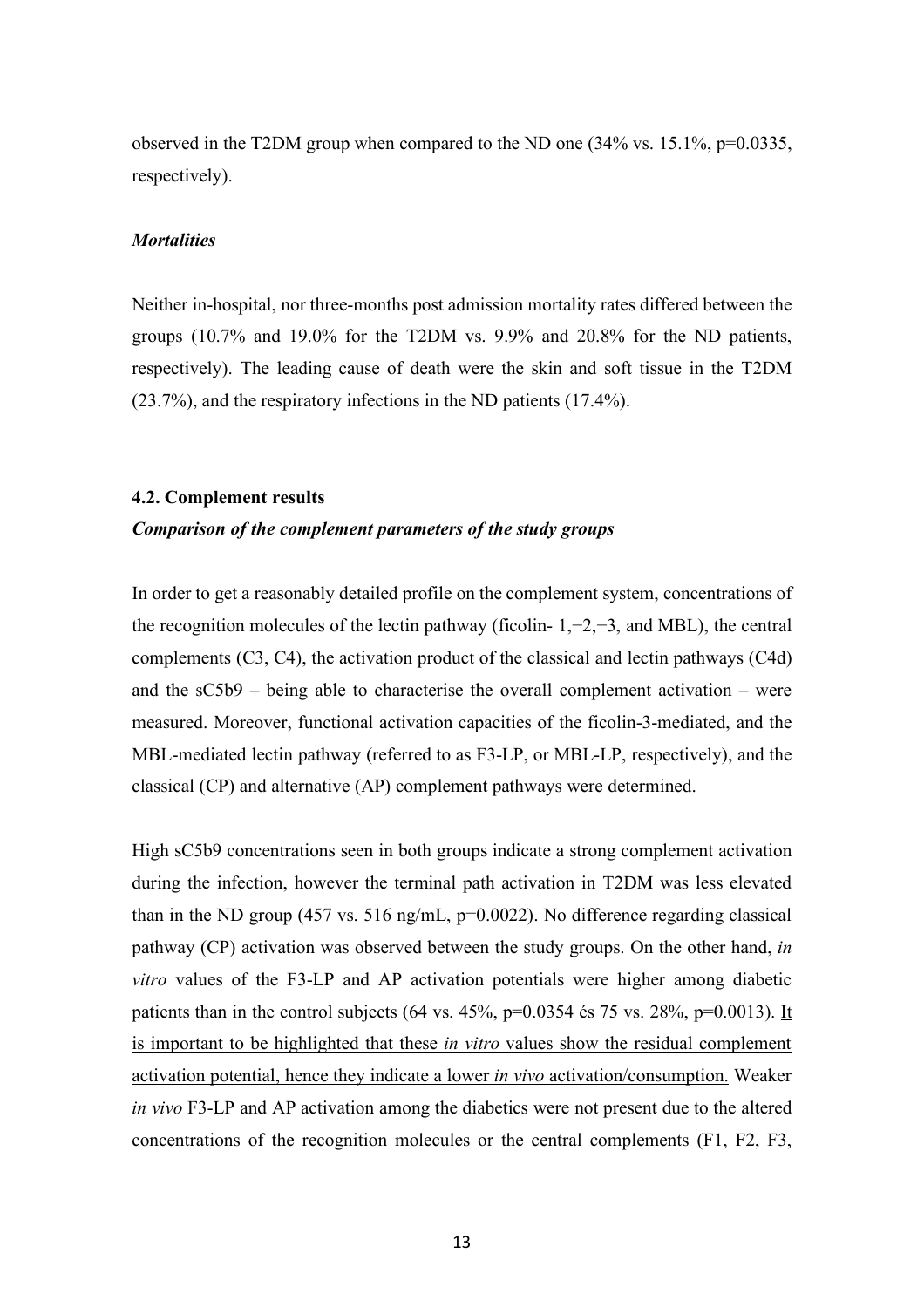MBL, C3, C4), as these parameters in the T2DM group were not lower than in the ND patients; as for the C3 it seemed to reach even a higher rate ( $p=0.0482$ ). We couldn't find any difference in the MBL activation potential (MBL-LP) between the two groups. Importantly, diminished activation of F3-LP in patients with bacterial infections and diabetes was also supported by the significantly lower C4d concentrations, when compared to ND ( $p=0.0063$ ). Similarly, the significantly higher concentration of C1inhibitor in the T2DM group compared to ND (p<0.0001) may reflect the impaired activation and consumption of the F3-LP.

To further explore the relationship between consumption of the different pathways (CP, AP, F3-LP) analyses of parallel consumptions were done. Consumption of the pathways were defined according to the lower limit of the reference range (CP: <48 U/mL, AP: <70%, F3-LP: <25%): "lack of consumption" was defined for values equal to or above this threshold. Distribution of complement consumption was polarised in non-diabetic patients: a significant percentage of ND patients fell into subgroups without any consumption (38% for CP/AP, 41% for F3-LP/AP) however, another significant percentage showed consumption of both pathways (45% for CP/AP, and 44% for F3- LP/AP). In contrast, diabetic patients showed different patterns: 42% fell into subgroups without any consumption for CP/AP, and 59% for F3-LP/AP; while only 28% had a consumption of both pathways for CP/AP, and 21% for F3-LP/AP. The T2DM group had less frequent parallel consumptions of F3-LP and AP in comparison with the ND group  $(p=0.0007)$ .

In addition, when analysing all three pathways together, 48% of ND patients, but only 27% of diabetic patients had parallel activation and consumption of all three pathways: this difference was significant ( $p=0.037$ ), and was mainly attributable to the diminished activation of F3-LP and AP in diabetes.

# *F3-LP and AP activation and consumption in different types of infections*

Once more, it has to be highlighted, that the increased *in vitro* activation potential observed in the measurement indicate a decreased *in vivo* activation/consumption. The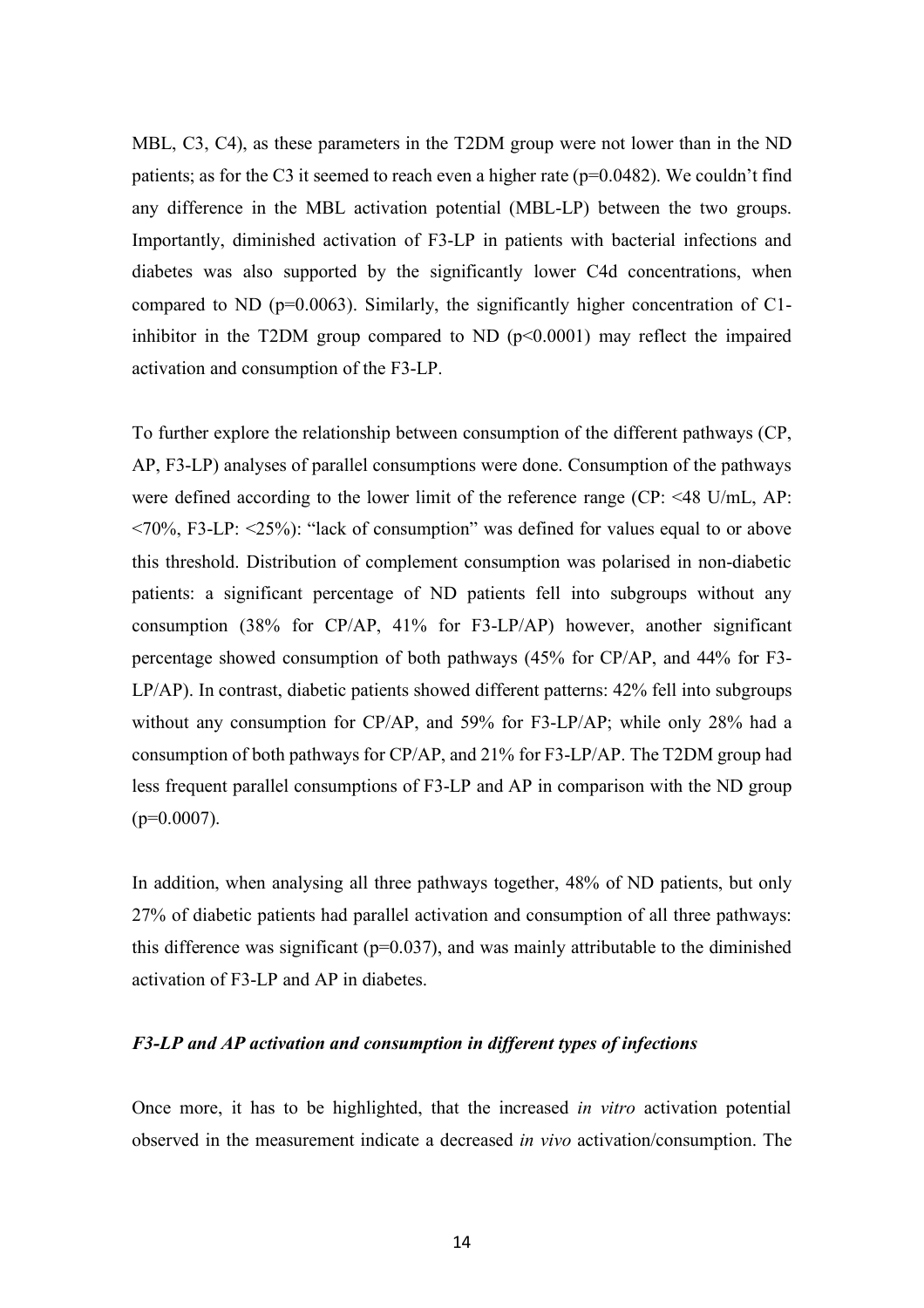diminished *in vivo* activation (lack of consumption) of the F3-LP and AP among diabetic patients was most pronounced in case of the UTIs: T2DM subjects had in average 30% higher *in vitro* functional activity of the F3-LP (67% vs. 37%, p=0.0456) and about 51% higher values regarding AP (73% vs. 22%, p=0.0092), when compared to patients without diabetes. Diabetic patients with positive culture results for *E. coli* had diminished F3-LP activation (higher *in vitro* values) compared to those of non-diabetic subjects (70% vs. 33%, p=0.0286). Similar results were observed regarding AP (87% vs. 6%, p=0.0003). However, no difference concerning F3-LP and AP were observed for those with non-E. coli mediated UTIs. In respiratory infections of the diabetic patients, weaker *in vivo* activation was observed (*in vitro* values of 77% vs. 17%, respectively, p=0.0276). No difference regarding other infection sites were computed between the two groups.

# *Association of complement activation with clinical parameters and mortality*

To determine the relation of the complement activation/consumption with the clinical parameters including glycation-related markers, Spearman correlation analysis was done. No associations of F3-LP or AP with blood glucose levels, fructosamine, or  $HbA_{1c}$  were found, however, a weak inverse correlation of F3-LP with the long-term glycation marker of AGEs ( $p=0.0143$ ,  $r = -0.2765$ ) was observed among T2DM subjects.

Three-months mortality after bacterial infection was similar in the diabetic and nondiabetic groups, however, lack of F3-LP activation/consumption with lack of AP amplification were associated with three-month mortality in the diabetic group  $(p=0.012)$ and p=0.025, respectively). Whereas, activation of CP, F3-LP and AP was present in 77, 62, and 76% of ND subjects who died, respectively, the same was not observed for T2DM patients. Although 60% of those diabetic patients who died had CP activation and consumption, this proportion was only 29 and 25% for F3-LP and AP, respectively. There was no difference in the occurrence of complement consumption among the groups with sepsis only.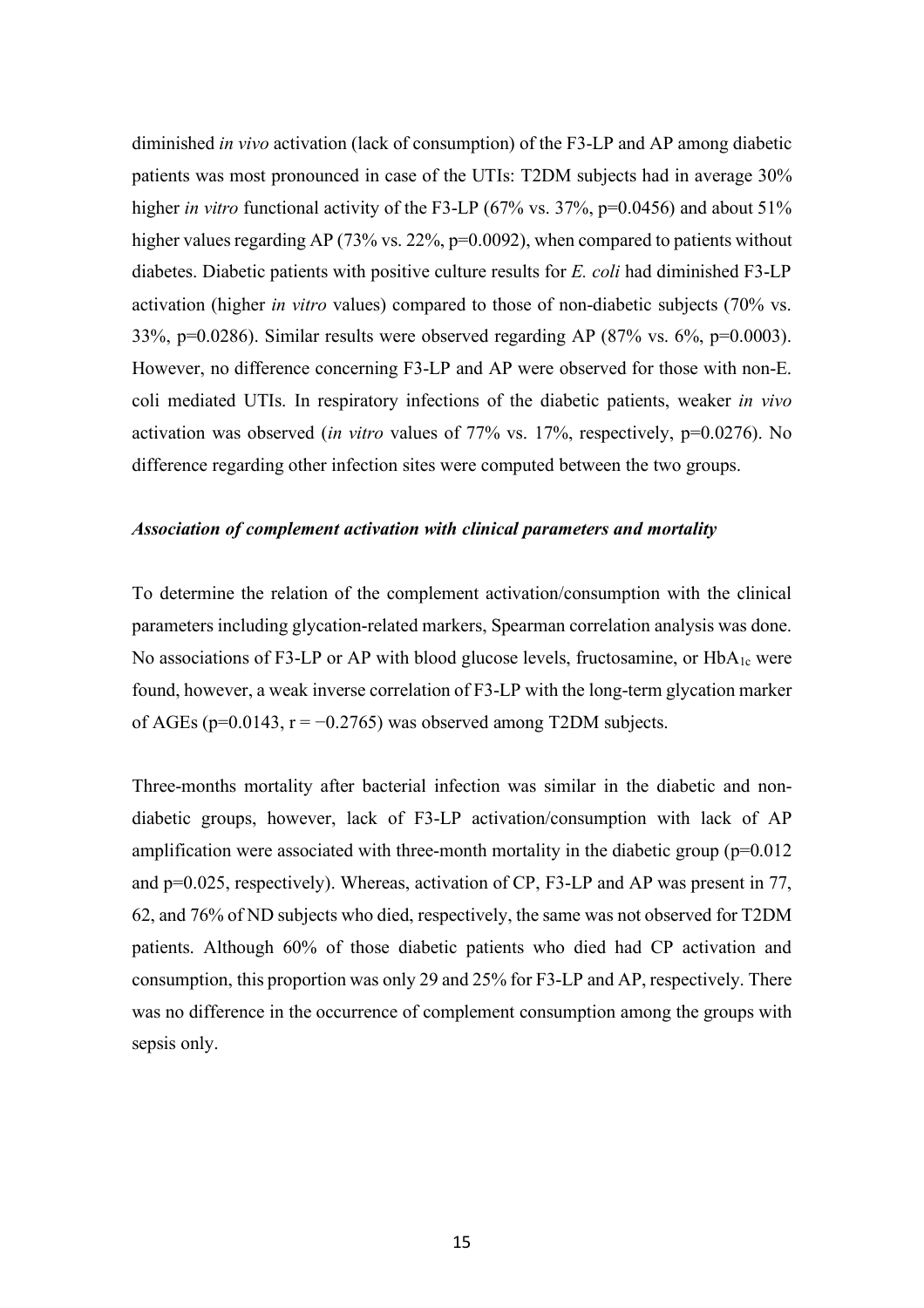# **5. Conclusions**

The main conclusions regarding our research focusing on the comparison of the clinical features and the complement activation of patients with and without type 2 diabetes, hospitalised on a general medicine ward due to community-acquired bacterial infections, are as followed:

**1.** a.) We observed increased prevalence of skin and soft tissue infections among patients with diabetes in comparison with non-diabetics. Its frequency showed to be also higher in comparison with international data. This draws attention to the importance of primary prevention along with its insufficiency in Hungary.

b.) Regarding the pathogen spectrum, co-presence of Gram positive and Gram negative bacteria were shown to be the most common pathogens in the skin and soft infections of the patients with diabetes mellitus. This showed a difference when compared to the similar infections of non-diabetics. In urinary infections of the diabetic patients, polymicrobial infections were more likely to occur.

c.) No difference regarding in-hospital or three-months post admission mortalities were found between the diabetic and non-diabetic patients, hospitalised for infection, which serves as supporting evidence for similar international data. Regarding both types of mortalities and both two study groups, Charlson Comorbidity Index points were computed to be increased in patients who died compared to those who survived, moreover they had a higher age in the non-diabetic group.

**2.** a.) We experienced less increased terminal complement complex formation, and lower *in vivo* ficolin-3-mediated lectin and alternative pathway activation in patients with diabetes compared to non-diabetics. MBL-mediated-lectin and classical complement pathway activations did not differ between the two groups. Parallel consumptions of ficolin-3-mediated lectin, classical, and alternative pathways occurred in a smaller proportion of patients with diabetes in comparison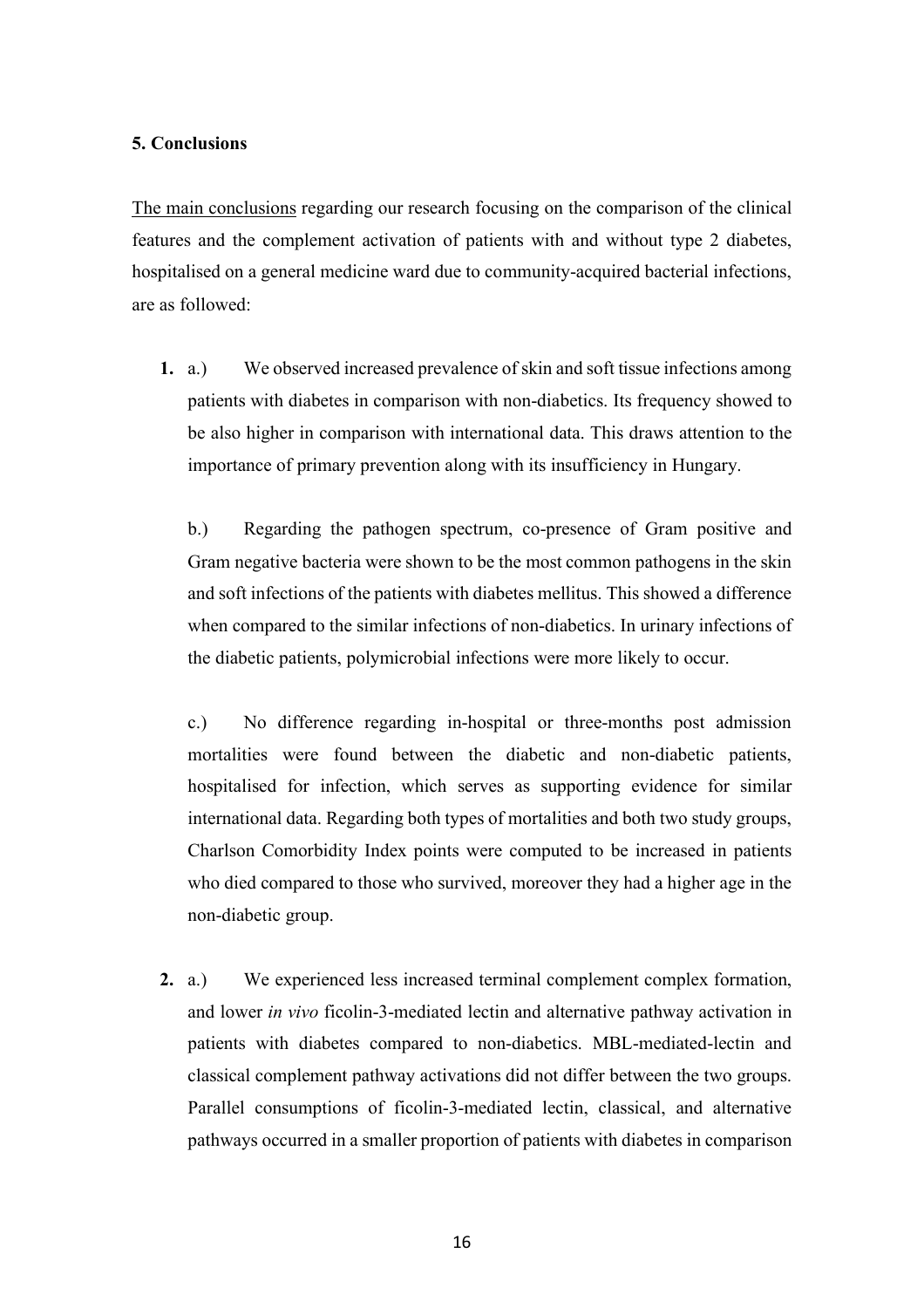with those of non-diabetics. These findings suggest that ficolin-3-mediated lectin and alternative pathways play a role in the lower complement activation of type 2 diabetic patients.

b.) The relation of the glycation parameters with the ficolin-3-mediated lectin and alternative pathways were not clear. The activation/consumption of these two pathways were diminished in those diabetic patients who died three-months after admission.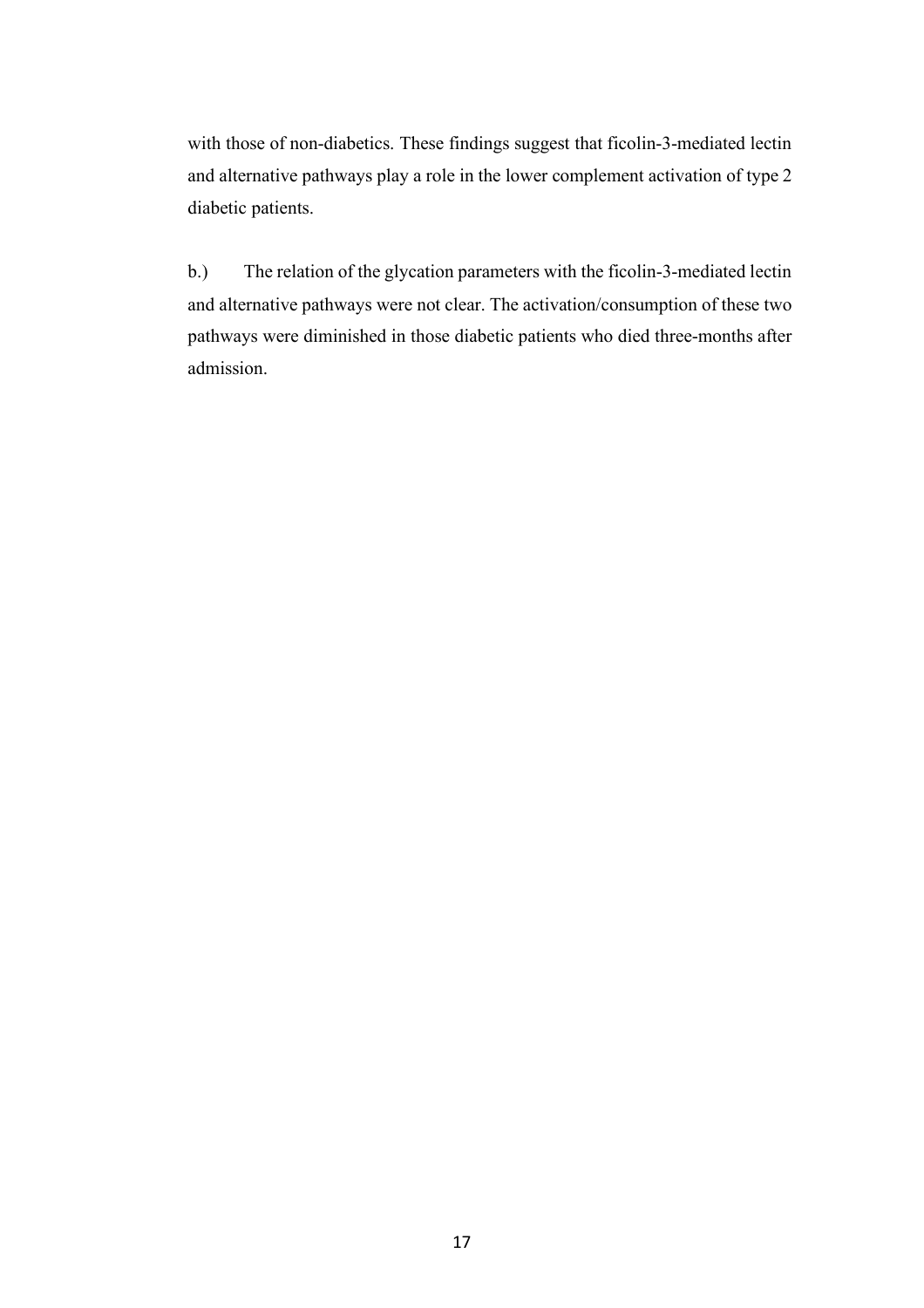## **6. List of publications**

#### **Cumulative impact factor (IF): 9.856**

# **6.1. Publications related to the doctoral thesis**

**Barkai LJ\*,** Sipter E\*, Csuka D, Prohaszka Z, Pilely K, Garred P, Hosszufalusi N. (2019) Decreased Ficolin-3-mediated Complement Lectin Pathway Activation and Alternative Pathway Amplification During Bacterial Infections in Patients With Type 2 Diabetes Mellitus. Front Immunol, 10: 509. **IF: 4.716** (\*These authors contributed equally)

**Barkai LJ**, Sipter E, Csuka D, Baló T, Nébenführer Zs, Máthé A, Karádi I, Pánczél P, Prohászka Z, Hosszúfalusi N. (2019) Community-acquired bacterial infections among type 2 diabetic and non-diabetic patients hospitalized on a general medical ward: a clinical comparison. [2-es típusú diabéteszesek és nem-cukorbetegek területen szerzett, belgyógyászati osztályos felvételt igénylő bakteriális infekcióinak klinikai összehasonlítása.] Orv Hetil, 160(41): 1623–1632. [Hungarian]. **IF: 0.564**

# **6.2. Publications unrelated to the doctoral thesis**

Kempler M, Baló T, Varga É, **Barkai LJ**, Körner A, Pánczél P, Hosszúfalusi N. (2019) Sometimes nothing is what is seems - Importance of classification in treatment of diabetes through four case reports. [Időnként semmi sem az, aminek látszik - A klasszifikáció jelentősége a cukorbetegség kezelésében négy eset kapcsán.] Diabetol Hungarica, 27(2): 73-78. [Hungarian].

Barkai LL, **Barkai LJ**. Pancreatic and islet cell transplantation. In: Tripathi K, Saboo B (ed.), Sadikot's International Textbook of Diabetes. Jaypee Brothers Medical Publishers, New Delhi, London, Panama, 2019: 796-801.